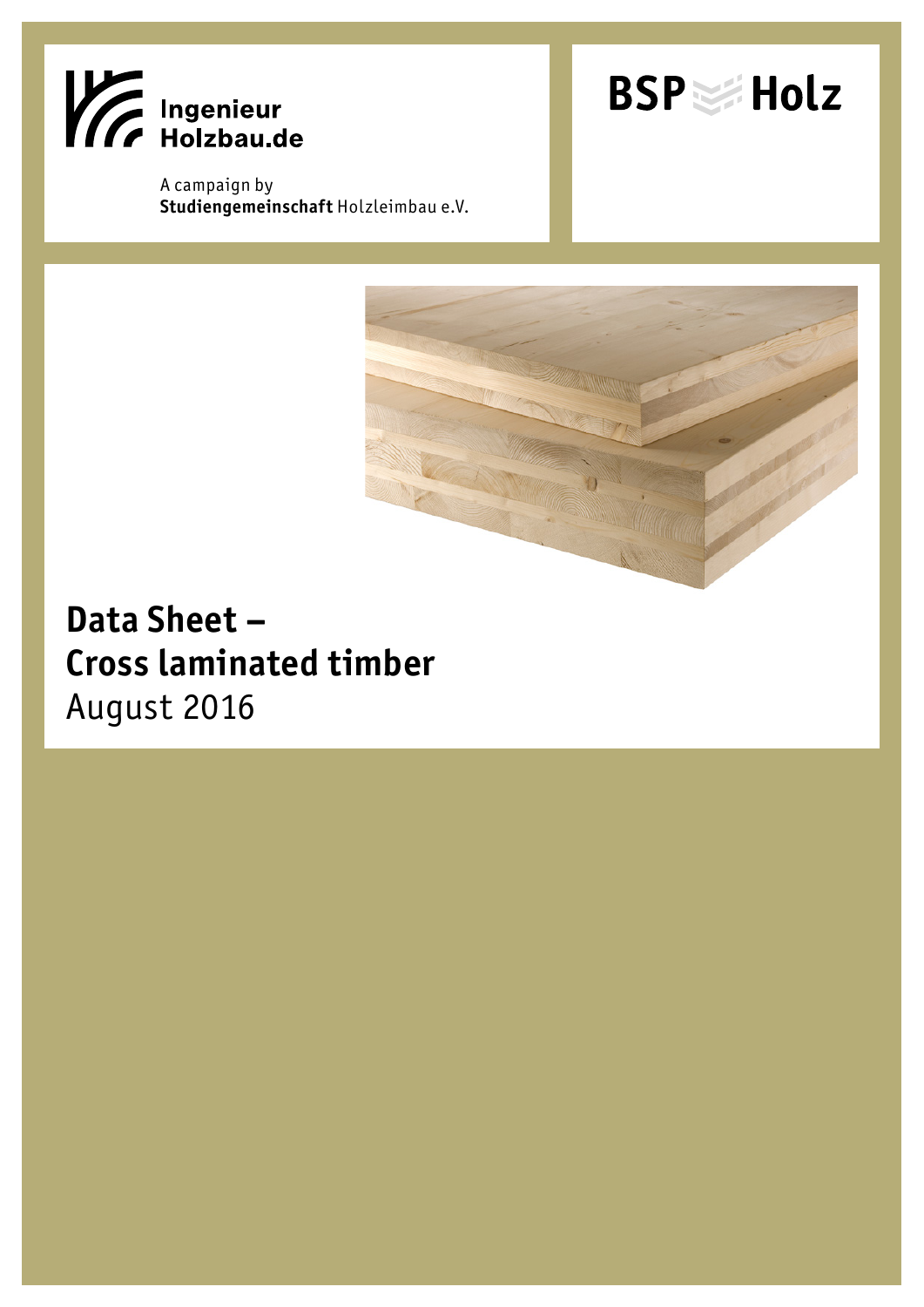**August 2016**

## BSP ≋ Holz

#### **General**

Load-bearing Cross laminated timber components (BSP or X-Lam) are designed for structural ability and comprise meticulously manufactured high grade components made of reclaimed material. They are used as large plates and diaphragms in service classes 1 or 2 in accordance with EN 1995-1-1: 2010-12.

Cross laminated timber may only be manufactured with national technical approval of the Deutsches Institut für Bautechnik (DIBt) or with European Technical Assessment (ETA). A list of national technical approvals and ETAs is provided on home page www.brettsperrholz.org.

A number of general rules being specific for X-Lam is explained below, drafted to ensure long term structural stability and preservation of appearance. Some important terms pertaining to determining the quality of Cross laminated timber are also explained.

#### **Lay up**

Cross laminated timber consists of at least three orthogonally arranged timber layers. For more than three timber layers, adjacent layers may be glued with the grain aligned if the specific national approval or ETA permits.

Laminations in a timber layer may be arranged with their narrow sides either with or without gaps. The narrow sides may be edge glued.

Some national technical approvals or ETAs allow arrangements including wood based panel layers. The surfaces of X-Lam members may have factory-applied non-load-bearing layers for reasons of aesthetics or building physics.

#### **Design**

The design is in accordance with the EN 1995-1-1:2010-12 (Eurocode 5-1-1, with National Annex) specification and with the requirements of the specific manufacture's technical approval or ETA.

Cross laminated timber may be designed as members carrying load along one or two axes. The load-bearing capacity can only be determined by considering the loads and the static system. Specification of properties will not suffice. The cross-sectional layup must instead be stated, describing the properties of the layers.

The manufacturers will provide design aids for conventional systems and load distributions.

Since strength and rigidity values will vary depending on the cross-sectional layup and the manufacturer's production methods, the design of the load-bearing construction and, where applicable, building physics accompanying papers should be checked when products are exchanged.

Proof of fire protection will be available as specified for national approval or ETA of the manufacturer.

#### **Tension perpendicular to the grain**

Tension perpendicular to the grain (tension at right angles to the plane of the board) must be absorbed by orthogonal reinforcements, e.g. with self-drilling full thread screws.

#### **Later holes, notches, break-throughs, bores, cuts and additional loads**

Execution of holes, notches, bores and cuts and static system changes or additional loads by the customer must in any event be coordinated with the designer of the structure.

#### **Marking**

Cross laminated timber components comply with the requirements of the building authorities. Components manufactured with a national technical approval will e.g. bear the German Ü symbol compliance mark (Ü-Zeichen) (see Figure 1); members with a European Technical Assessment will carry the CE mark (see Figure 2).



Figure 1: Example of a Ü mark



ETA-xx/yyy zzzz - CPD - tttt Dimension: 200 x 2950 x 15,80

Figure 2: Example of a CE mark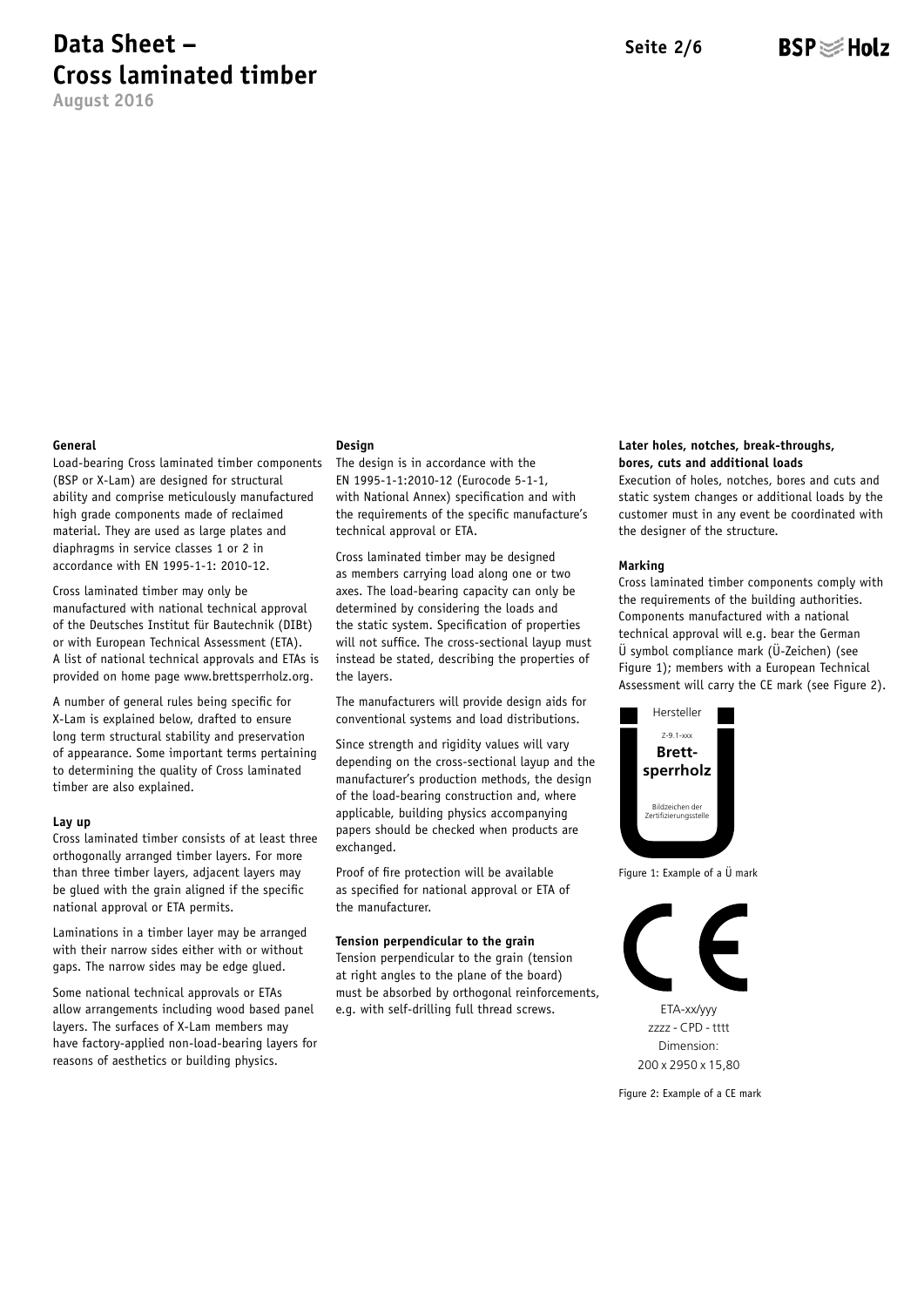**August 2016**

## BSP ≋ Holz

#### **Wood preservation and species**

Structural preservation of wood should take precedence to preservative treatment. Preservative treatment of wood is uncommon and also not required as per DIN 68800: Cross laminated timber is manufactured from kiln dried timber and is only used for service classes (SC) 1 and 2. Preservative treatment is not required since the expected moisture content of the timber u < 20%. Pursuant to DIN 68800-1: 2011-10, adequate durability from wood destroying insects may be assumed in SC 1 and 2, irrespective of the species. Cross laminated timber will normally be manufactured from spruce. Manufacture from other softwood is also allowed.

#### **Surface qualities**

Cross laminated timber components can be manufactured with varying surface qualities. Three surface qualities are defined in Table 1 (see Page 4). There are also other definitions, given by specific manufacturers. In principle:

- Strength grading requirements also apply in terms of knot sizes, for instance.
- Glue lines and finger joints are not defects, since they are specific to a product.
- Wood based panel layers will normally be butt-joined.
- Additional treatment of the surface such as sanding, brushing or profiling can be arranged.
- The desired surface texture of the member must be contractually agreed and stipulated in the specifications.
- The surfaces of a X-Lam member may be supplied with different surface qualities.
- Unless otherwise agreed, the quality will be industrial quality.

#### **Cracking**

Moisture will be absorbed mainly by the outer layers of a Cross laminated timber. This moisture content must gradually approach the moisture during later use.

As with all structural solid timber products, cracks will appear due to drying towards the moisture balance when in use – these are specific to a product and unavoidable.

#### **Transport and assembly**

Cross laminated timber components should only be transported and installed by experienced, suitably equipped and trained specialist companies. The following should be taken into account in this respect:

- The members must be protected from moisture and soiling during transportation and up to installation. To prevent discolouration and rust marks, the components must be covered when in the vicinity of welding or cutting of steel.
- Transport packaging must be removed soon after delivery, to reduce the risk of condensate formation followed by blue stain or mildew.
- Members must be stored adequately spaced from the floor, covered with tarpaulin and secured against toppling.
- Adequately dimensioned lifting gear and slings must be used for lifting.
- Cross laminated timber members must be accurately aligned. Support components temporarily, if necessary.
- Keep the installed members covered until the final weather protection is in place.
- To prevent rust marks on the timber members, steel parts must be protected from corrosion before installation.
- See also page 5.





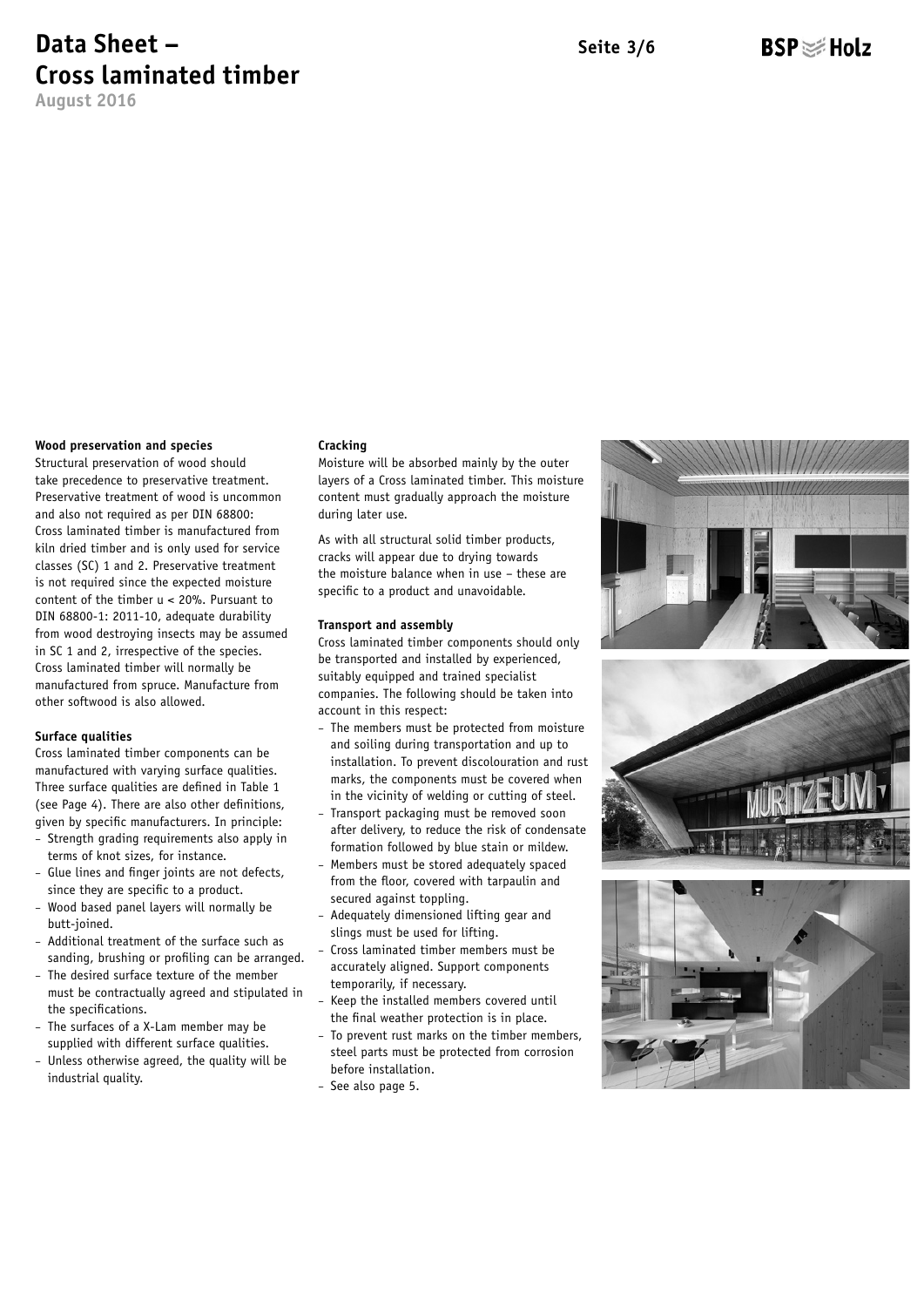**August 2016**

**BSP** ≋ Holz

Table 1

#### **Minimum requirements for Cross laminated timber surface qualities**

with top layers made of timber layers or and single layered (1-L) or triple layered (3-L) panels as per EN 13353

| Criteria <sup>1</sup> |                                                     | <b>Industrial quality NSi</b>                  | Industrial visual quality                                     | <b>Visual quality</b>                                            |
|-----------------------|-----------------------------------------------------|------------------------------------------------|---------------------------------------------------------------|------------------------------------------------------------------|
| 1                     | <b>Surface processing</b>                           | smoothed, without<br>further surface treatment | planed or sanded                                              | planed or sanded                                                 |
| $\overline{2}$        | <b>Colour and texture</b>                           | not specified                                  | largely even                                                  | even                                                             |
| 3                     | <b>Species</b>                                      | addition of other species possible             | one species;<br>Spruce / Fir would be deemed<br>one wood type | one species;<br>Spruce / Fir would be deemed<br>one type of wood |
| 4                     | Top layers made of timber layers                    |                                                |                                                               |                                                                  |
|                       | Gap width<br>(at 12% reference moisture content)    | no restrictions                                | $\leq 4$ mm                                                   | $\leq$ 2 mm                                                      |
|                       | <b>Knots</b>                                        | no restrictions                                | fixed knots and<br>some black knots permitted                 | fixed knots and<br>some black knots permitted                    |
|                       | <b>Resin pockets</b>                                | no restrictions                                | isolated smaller resin pockets<br>allowed                     | isolated smaller resin pockets<br>allowed                        |
|                       | <b>Plugins</b><br>(knothole plugs and wedges)       | no restrictions                                | permitted                                                     | isolated occurrence permitted                                    |
|                       | <b>Blue stain and red stripes</b>                   | no restrictions                                | slight discolouration permitted                               | not permitted                                                    |
|                       | Opened tunnels caused by past insect<br>infestation | no restrictions                                | not permitted                                                 | not permitted                                                    |
|                       | <b>Bark pockets</b>                                 | no restrictions                                | isolated bark pockets permitted                               | not permitted                                                    |
|                       | Pith                                                | no restrictions                                | permitted                                                     | isolated occurrence permitted                                    |
|                       | <b>Compression wood</b>                             | no restrictions                                | permitted                                                     | isolated occurrence permitted                                    |
|                       | Rot                                                 | not permitted                                  | not permitted                                                 | not permitted                                                    |
| 5                     | Top layers made of single layered panels            | no restrictions                                | Surface class C<br>as per EN 13017-1                          | Surface class B<br>as per EN 13017-1                             |
| 6                     | Top layers made of multi-layered panels             | no restrictions                                | Surface class C<br>as per EN 13017-1<br>up to 1 mm depth      | Surface class B<br>as per EN 13017-1<br>up to 0.5 mm depth       |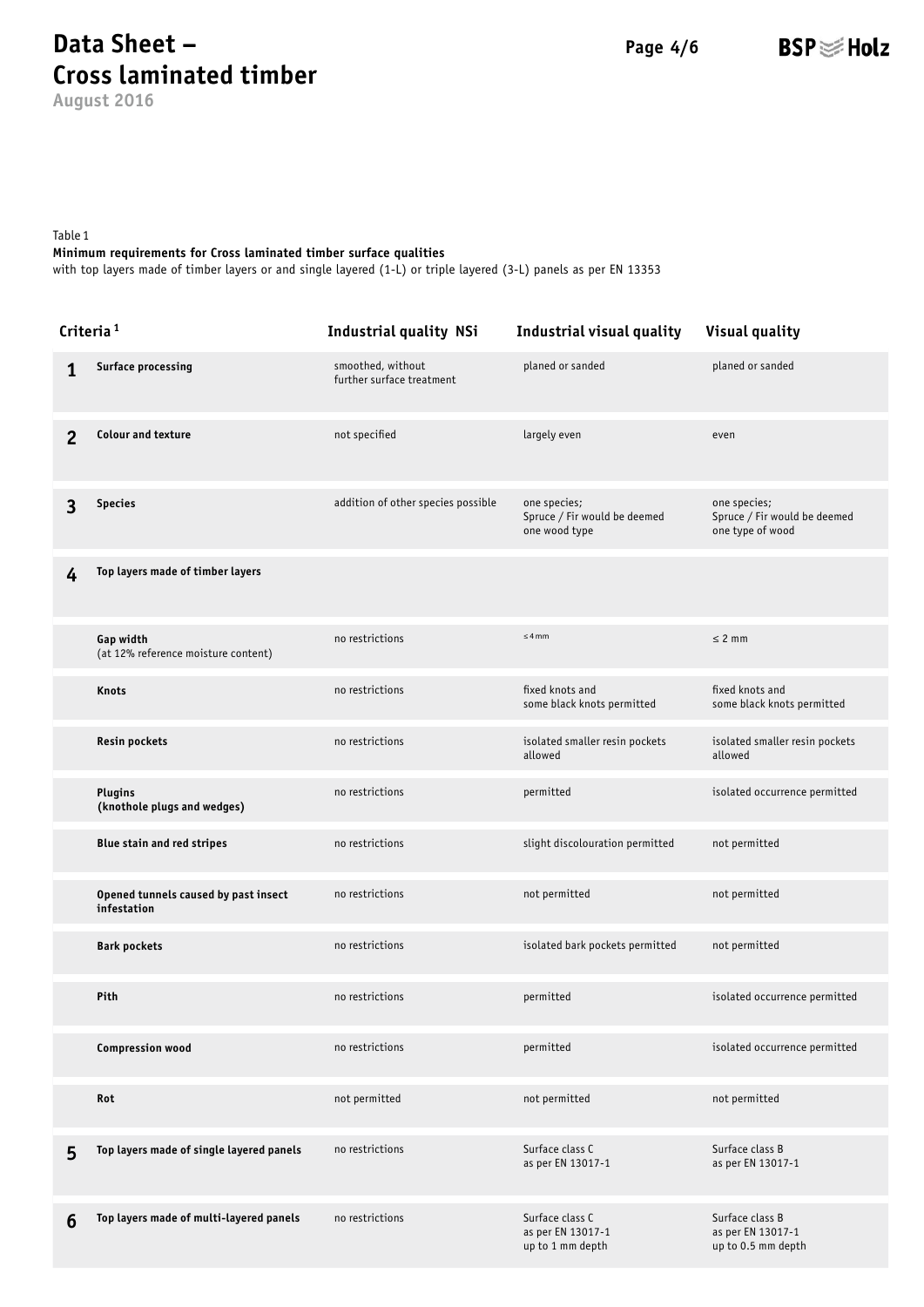**August 2016**

## **BSP** Holz

## **Important notes For working with Cross laminated timber (BSP)**



must be verified.

– Dry moist members carefully, but soon.